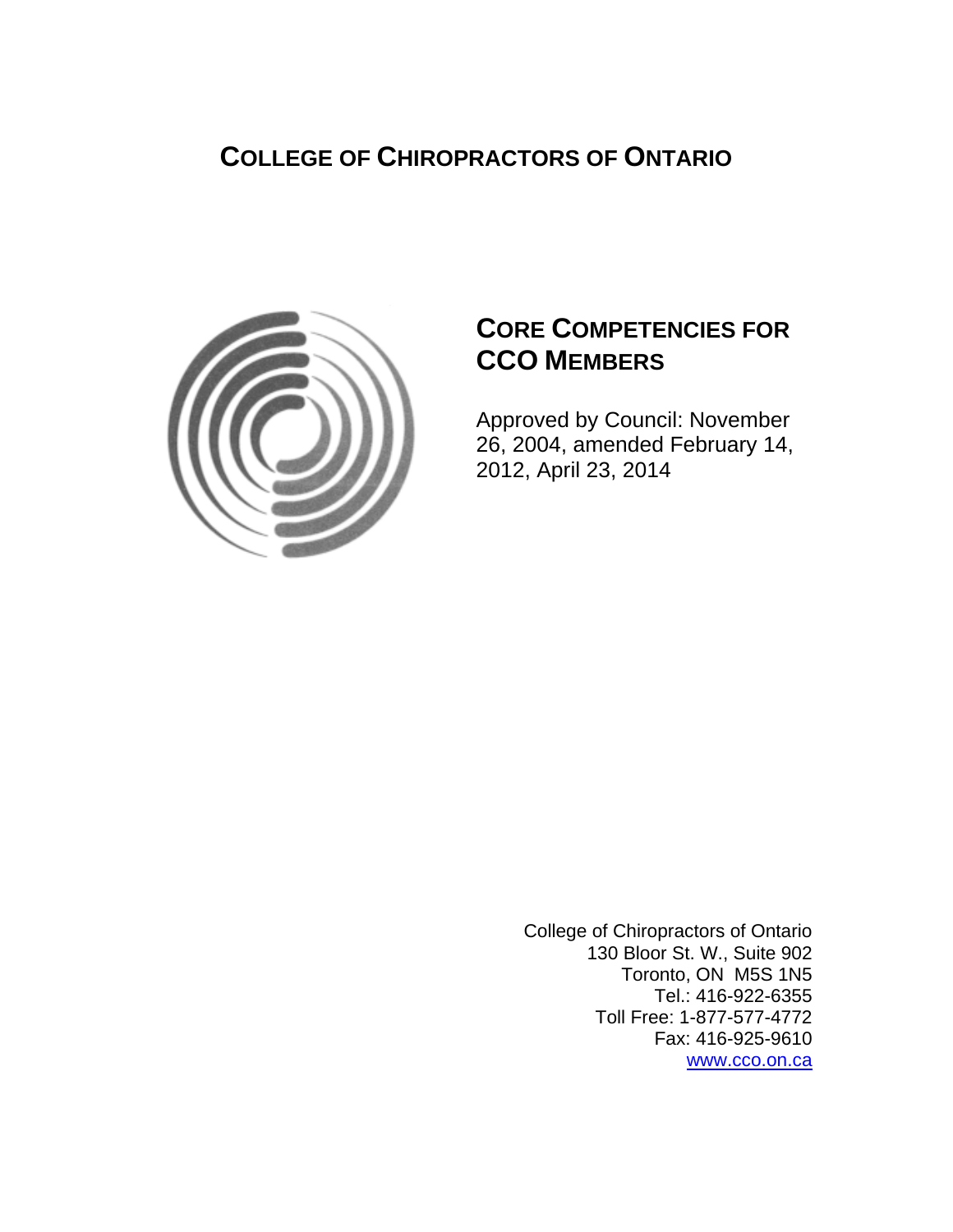# **CORE COMPETENCIES FOR CCO MEMBERS**

# **TABLE OF CONTENTS**

| <b>DESCRIPTION</b> |                                                                                                                     | PAGE NO.       |
|--------------------|---------------------------------------------------------------------------------------------------------------------|----------------|
|                    | Mission and Vision                                                                                                  |                |
| Ш                  | Introduction                                                                                                        | $\overline{2}$ |
|                    | III Core Competencies                                                                                               |                |
|                    | Competent, professional doctors of chiropractic                                                                     | 4              |
|                    | What to expect when attending a chiropractor<br>$\bullet$<br>appointment an application of the core<br>competencies | 5              |
|                    | <b>IV</b> Appendices                                                                                                |                |
|                    | A. List of Abbreviations                                                                                            | 9              |
|                    | B. Scope of Practice and Authorized Acts<br>10                                                                      |                |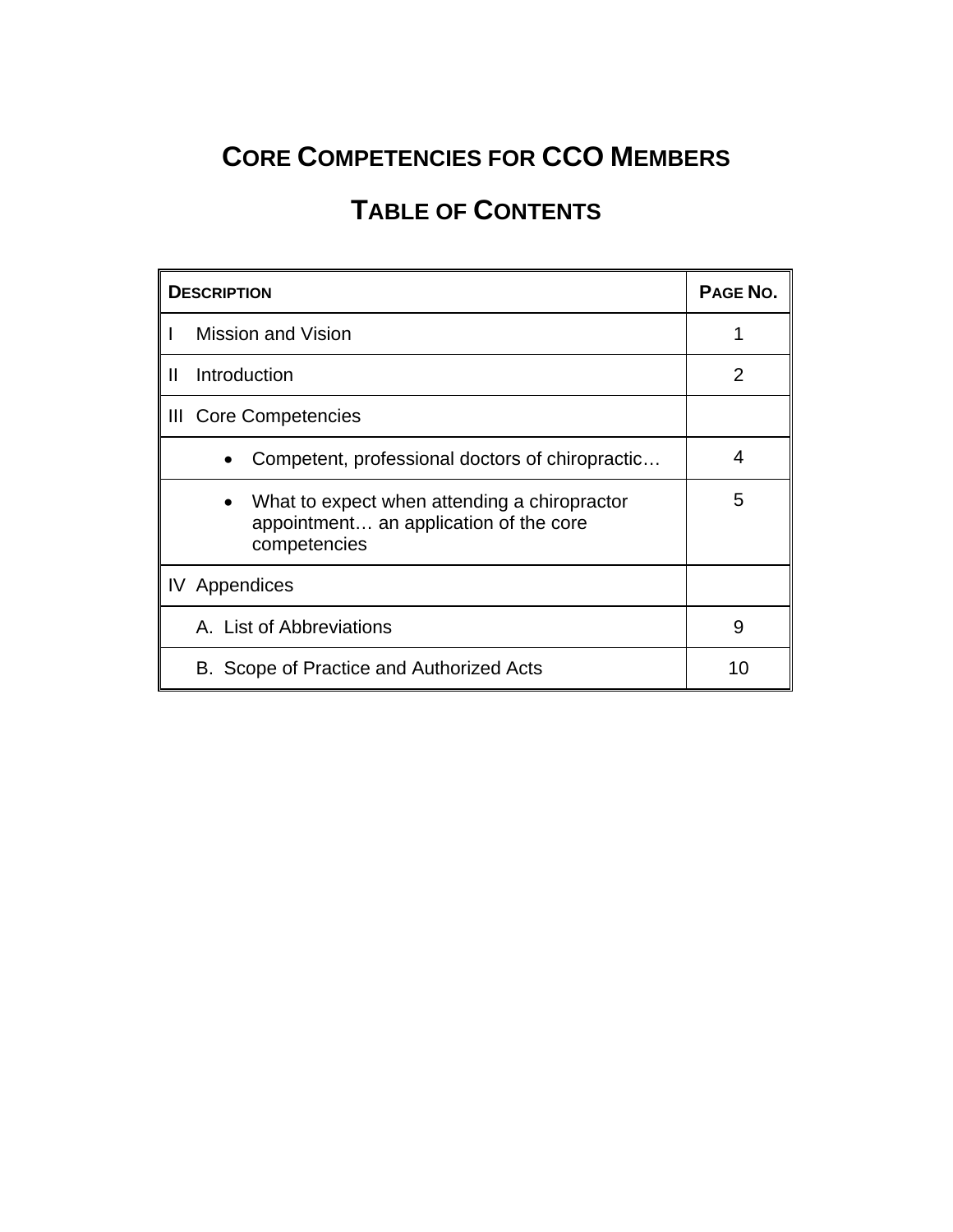## **I CCO'S MISSION, VISION, VALUES AND STRATEGIC OBJECTIVES**

#### **MISSION**

The College of Chiropractors of Ontario regulates the profession in the public interest to assure ethical and competent chiropractic care.

#### **VISION**

Committed to Regulatory Excellence in the Public Interest in a Diverse Environment.

### **VALUES**

- Integrity
- Respect
- Collaborative
- Innovative
- Transparent
- Responsive

### **STRATEGIC OBJECTIVES**

- 1. Build public trust and confidence and promote understanding of the role of CCO amongst all stakeholders.
- 2. Ensure the practice of members is safe, ethical, and patient-centered.
- 3. Ensure standards and core competencies promote excellence of care while responding to emerging developments.
- 4. Optimize the use of technology to facilitate regulatory functions and communications.
- 5. Continue to meet CCO's statutory mandate and resource priorities in a fiscally responsible manner.

*Developed at the strategic planning session: September 2017*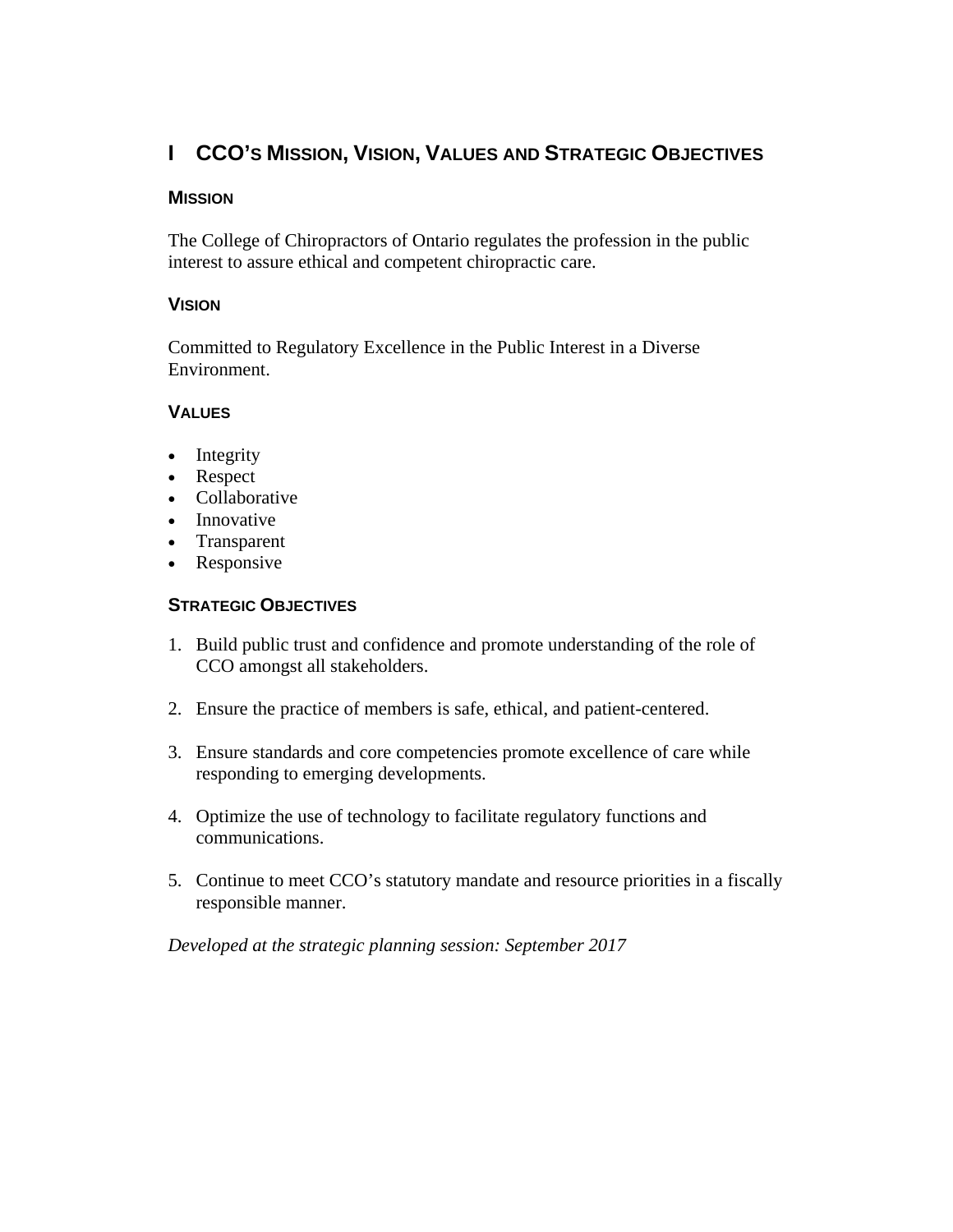#### **II INTRODUCTION**

In 2004, CCO initiated the core competency project (the "Project"), the purpose of which was to develop, establish and maintain a description of the core competencies expected of every member of the profession in Ontario. CCO, in exercising its statutory mandate under the *Regulated Health Professions Act, 1991("RHPA")* to regulate chiropractic in the public interest, views core competencies as an important step in ensuring the public of Ontario receive competent, ethical chiropractic care. In 2013, CCO began a process of revising this document, as it is understood that core competencies are dynamic and evolutionary.

Once a member has graduated from an accredited chiropractic educational institution, passed the clinical competency and written examinations, and become licensed, he/she is considered competent. The impetus for the development of core competencies stemmed, in part, from CCO's conviction that there is a significant public interest in ensuring members continue to be competent throughout their chiropractic careers.

On becoming registered, members have the right to call themselves chiropractors and to practise chiropractic within the scope of practice identified in the *Chiropractic Act, 1991*, and further outlined in standard of practice S-001: Scope of Practice. In assuming the right to practise, members also assume the responsibilities associated with this right, including the responsibility to maintain competence. Members are accountable for their own practice and for implementing professional development activities based on continuous selfassessed learning needs.

The public must feel confident that members, who demonstrated entry-level competencies when they received their initial registration, continue to be competent for as long as they are in practice. Further, the public should reasonably expect some level of consistency of experience when going to different members for chiropractic care.

The core competencies reflect the knowledge, skills and judgement members need in order to perform the services and procedures within the scope of practice of the profession. Members assure the public that they are practising safely, effectively and ethically by demonstrating these core competencies. This document, along with CCO's regulations, standards of practice, policies and guidelines, provides a model to ensure safe, effective and ethical outcomes for patients, and assists the public in assessing quality of care.

CCO would like to emphasize however that members are responsible for their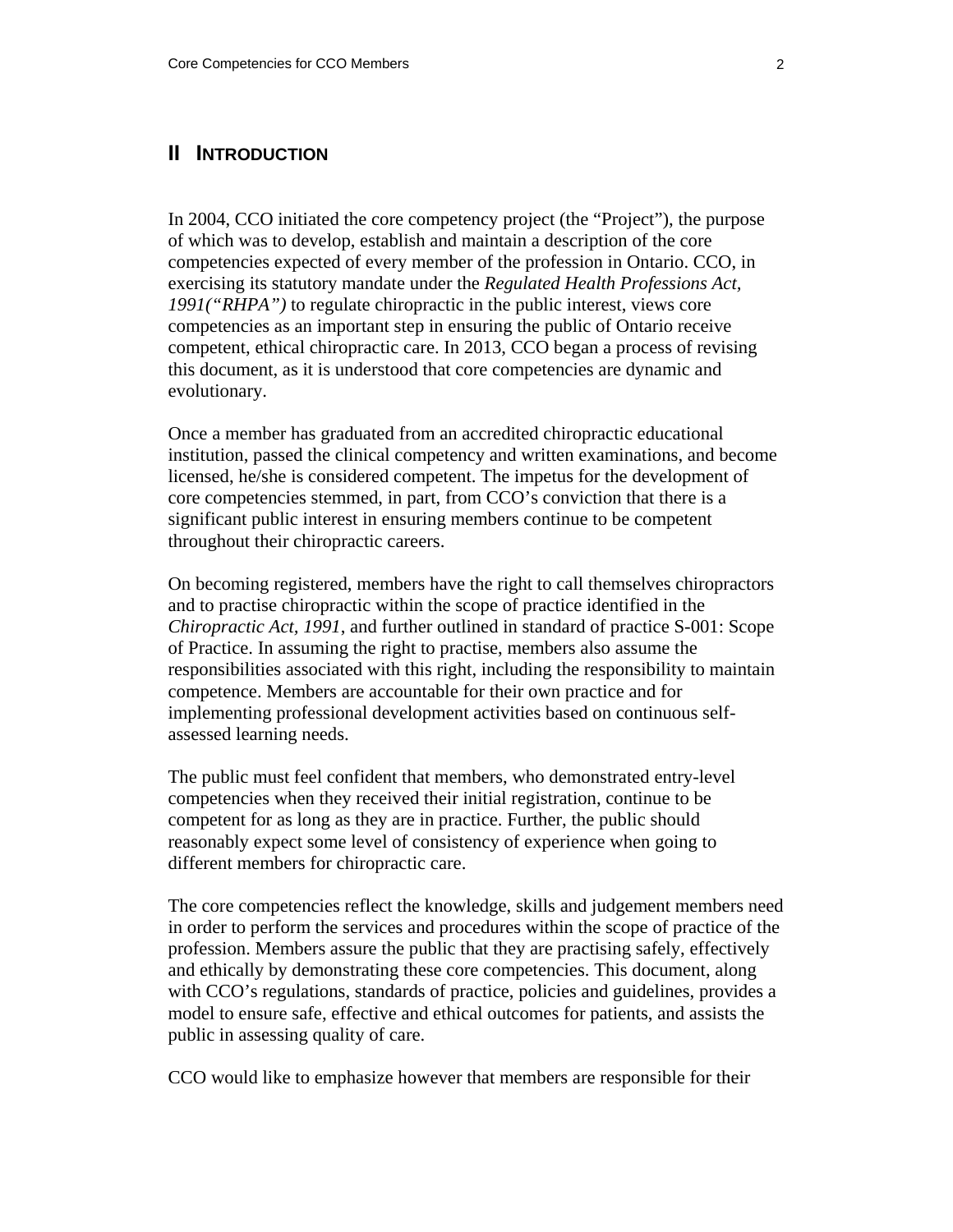own continuing competence as outlined in standard of practice, S-003: Professional Portfolio.

CCO intends the core competencies document to outline guiding principles for members, and to be of assistance to CCO committees in exercising their respective statutory responsibilities (including the Quality Assurance and Inquiries, Complaints and Reports committees). It is also intended to move towards standardizing the chiropractic experience for patients and their families in Ontario.

CCO recognizes and supports the evolution of the profession, but emphasizes that:

- patient protection and improved patient outcomes are critical;
- patients must know and understand what is and will be done to them in a member's office; and
- members must know and understand that they operate within a statutory framework.

CCO also recognizes that professional competence can be recognized in a number of ways. Building on a number of definitions of competence, authors Epstein and Hundert (JAMA, January 9, 2002-VOl. 287, No. 2) propose that professional competence is *"the habitual and judicious use of communication, knowledge, technical skills, clinical reasoning, emotions, values and reflection in daily practice for the benefit of the individual and community being served".* 

It is expected that all members are fully aware of CCO's *Partnership of Care (Patient's Charter of Rights and Responsibilities/Partenariat de soins de Sante).*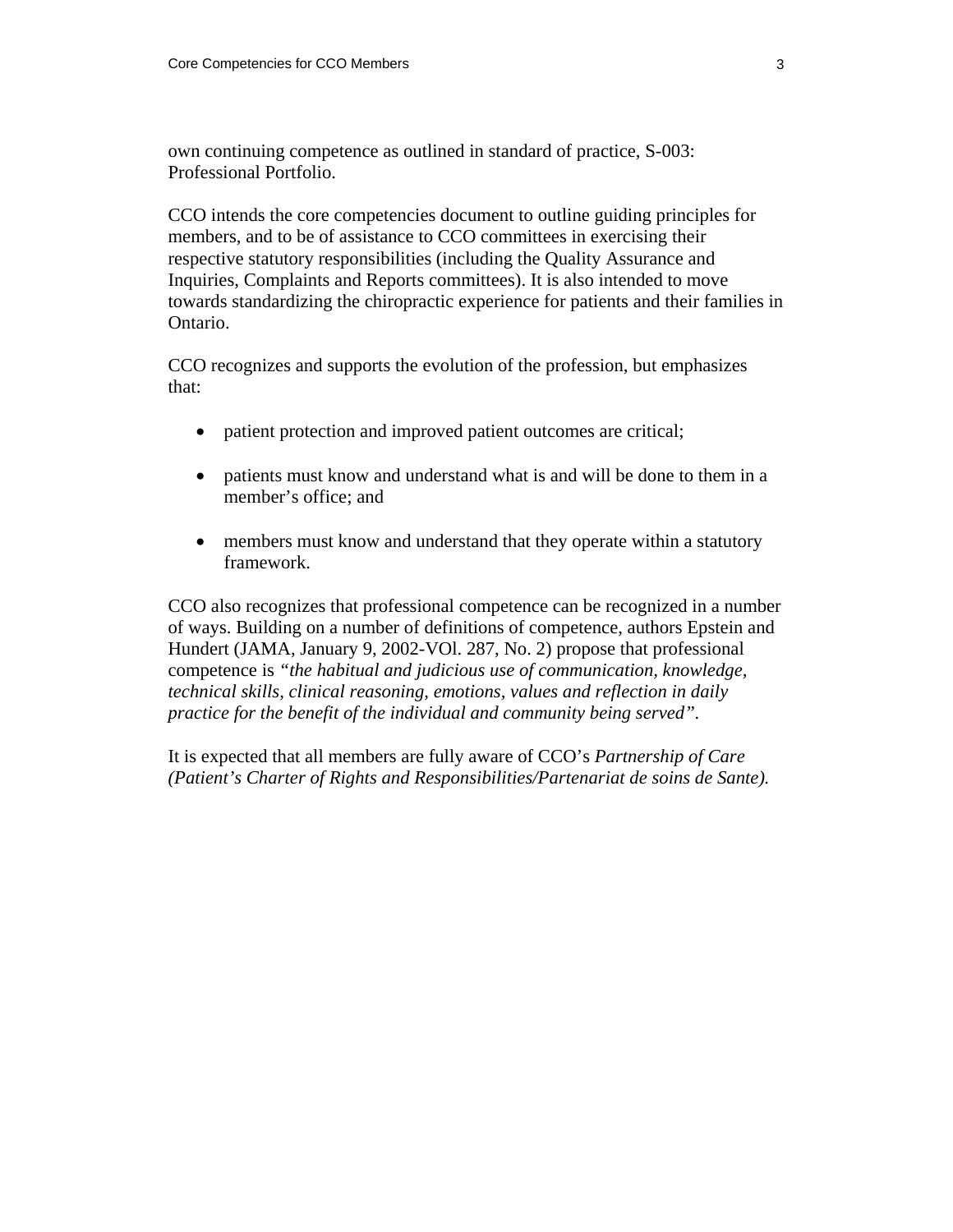## **III CORE COMPETENCIES**

## *Competent, professional doctors of chiropractic…*

- *1. Apply* current legislation, regulations, standards, policies and guidelines in all aspects of their professional practice.
- *2. Practise* ethically, within their scope of practice and in a manner consistent with their education and expertise.
- *3. Demonstrate* clinical competency in a patient-centred manner by maintaining accurate, complete records*.*
- *4. Employ* relevant, safe, supportive evidence-informed best clinical practices and ethical, socially-responsible business practices*.*
- *5. Facilitate* collaborative inter and intra professional relationships.
- 6. *Communicate* effectively in a culturally sensitive manner.
- 7. *Commit* to the life-long self assessment of their skills and continuous improvement in all areas of their professional life.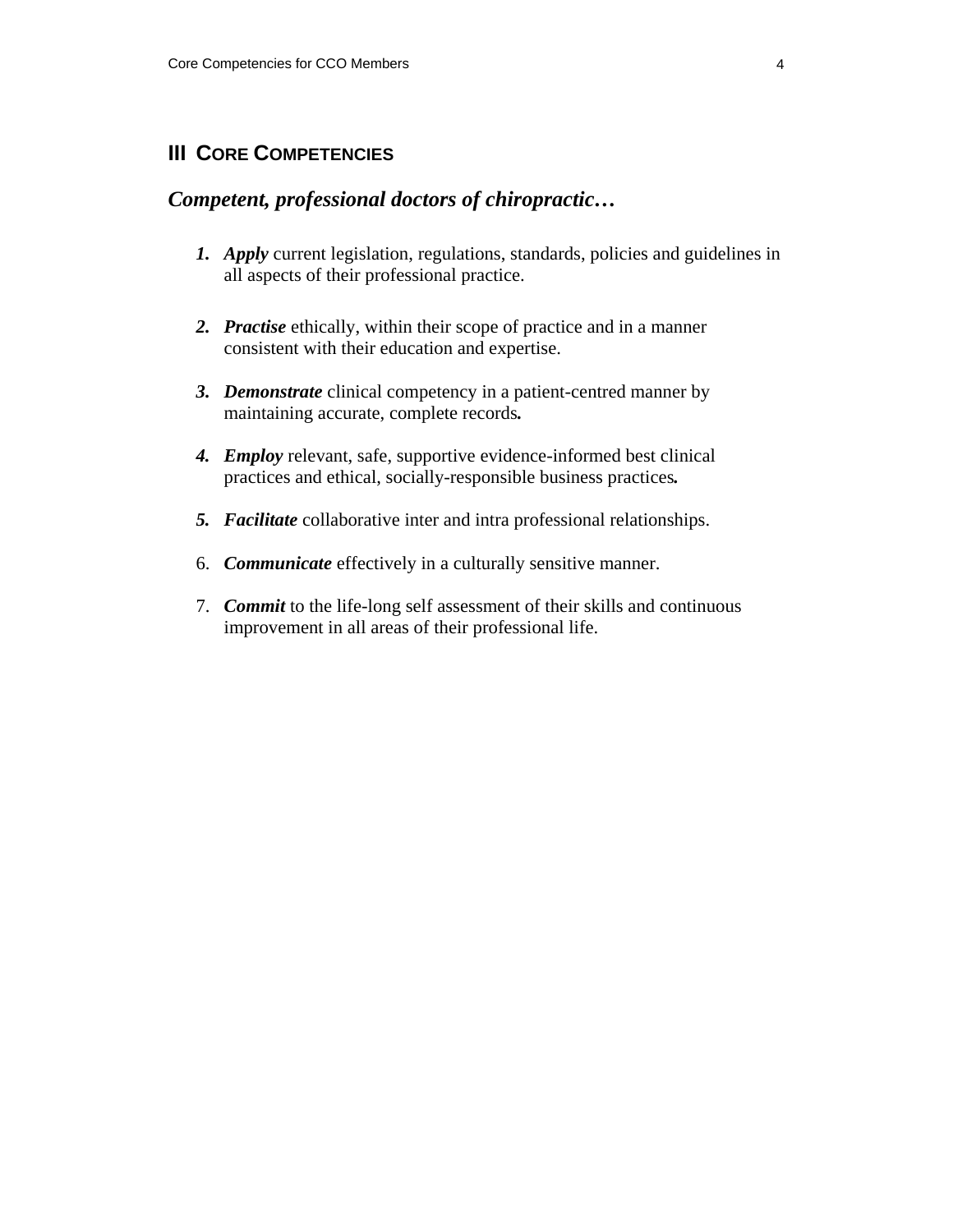#### *What to expect when attending a chiropractor appointment… an application of the core competencies:*

Chiropractors offer a variety of approaches to care within the scope of practice. CCO regulates the full range of chiropractic approaches and it is expected that member are always practicing within the chiropractic scope of practice.

Patients present to a chiropractor for a variety of reasons. However, patients should expect basic procedures, rooted in the chiropractor's core competencies, to be followed which represent the chiropractor's unique role in the collaborative health care framework. The results and observations, based upon the performance of these basic procedures, should be recorded, in the record of personal health information, in such a way as to accurately recreate the doctor patient interaction.

### **1) Initial visit(s) to a chiropractor (Consultation, Examination, Report of Findings)**

- A clean and organized and welcoming environment;
- A careful explanation of any paper work to be completed;
- A clear and complete explanation of the costs of the services to be provided;
- A private consultation, with the doctor to provide the opportunity to review the case history, ask questions, review all the paperwork and any available reports;
- A verbal summary, by the chiropractor, demonstrating that he/she has understood what has been discussed and what the patient's goals are, for attending the office;
- An explanation of the physical examination, in order that consent to examine is obtained;
- A physical examination is conducted in order to assess conditions related to the spine, nervous system and joints or dysfunctions or disorders arising from the structures or functions of the spine and the effects of those dysfunctions or disorders on the nervous system and dysfunctions or disorders arising from the functions of the joints;
- Based upon the findings of the consultation and a physical examination, the chiropractor may make a referral for further investigations which might include (but not be limited to): a radiographic study or a referral to another specialist;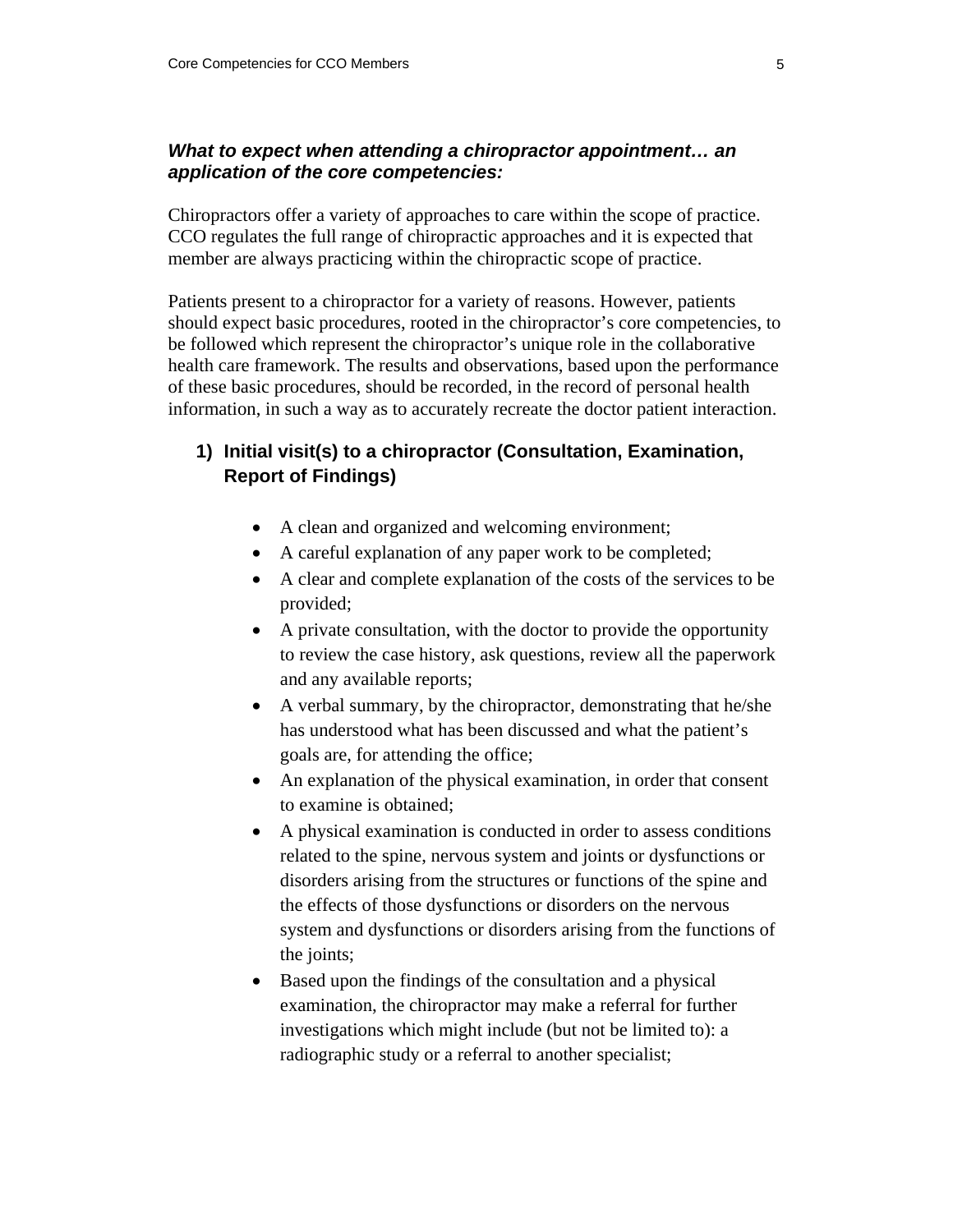- Once all the appropriate and necessary information has been obtained, the chiropractor will provide a complete explanation, including the diagnosis, of what has been found;
- Recommendations for care, based on findings, will be communicated to the patient and recorded in the record of personal health information. Such recommendations may include (but are not limited to): a course of chiropractic care (including an explanation of the style of adjusting that is recommended), any modalities that will be used, the frequency of visits and the appropriate time in which a re-evaluation will take place, along with expected outcomes and the approximate cost of care, suggestions for home care, or, if appropriate, referral for further consultation and/or care with another health professional;
- Only after the report of findings and all recommendations have been delivered, and there has been an opportunity for questions, will the patient be given the opportunity to provide their informed consent to undergo a course of care;

#### **2) Subsequent Visit(s)**

- Care should begin within a reasonable time of the scheduled appointment;
- The chiropractor should review his/her record of the previous visit(s) with the patient along with reviewing what the patient has experienced, subjectively, since the last visit;
- As appropriate and related to the most recent evaluation and recommendations for the patient's care, the chiropractor will conduct an examination in order to assess conditions related to the spine, nervous system and joints or dysfunctions or disorders arising from the structures or functions of the spine and the effects of those dysfunctions or disorders on the nervous system and dysfunctions or disorders arising from the functions of the joints
- Appropriate care is delivered in accordance with the findings at each visit and with the overall goals and plan of management based on the most recent evaluation;
- Records of all patient interactions are to be kept contemporaneously;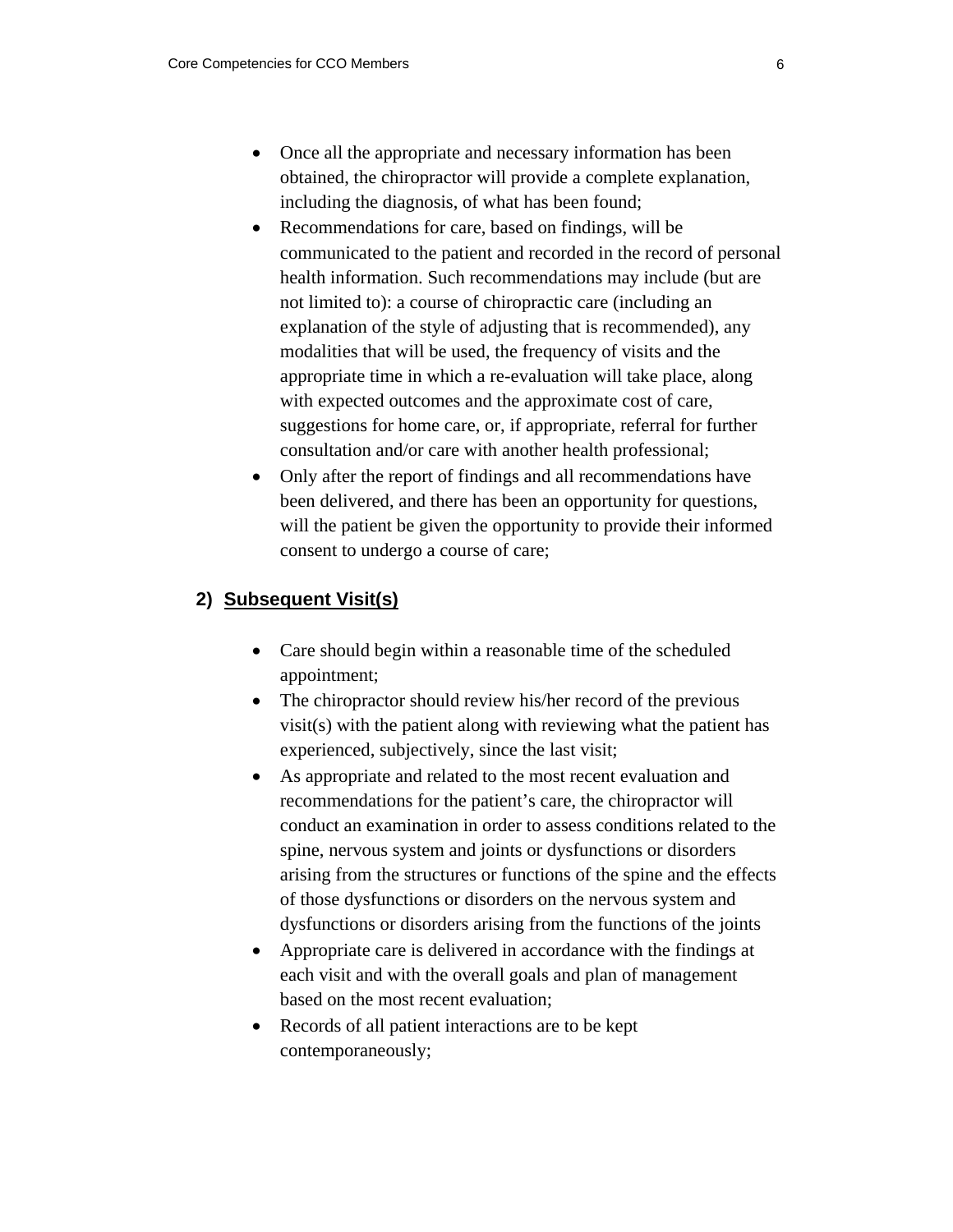- Care should continue to be given in a caring yet professional manner with any comments about the process and the progress explained in a patient-centered manner;
- If the care is substantially different from previous care or, if a new condition is presented, informed consent to care should be revisited and updated in the patient health record after an appropriate examination has been conducted and report of findings has been delivered;
- Re-evaluations of progress should be done at appropriate intervals and further recommendations for care based upon those findings and the patient's goals;
- If, at any time, further investigations or referrals are warranted (eg. Those that fall outside the practitioner's scope), those recommendations should be made and noted in the patient record;
- Chiropractors are encouraged to participate in inter-professional; collaborative care when appropriate, in the patient's best interests;
- When applicable, chiropractors shall make every effort to monitor and record patient compliance with any recommended adjunctive procedures, eg, exercise or nutritional advice.

## **3) In general:**

- At all times, chiropractors and staff act with empathy, respect and integrity remembering the "golden rule"… *One should treat others as one would like others to treat oneself*;
- Confidentiality and security of all record of patient health information and interactions is maintained by the chiropractor and staff of the office;
- Application, in the clinical setting, of continuous learning and skill improvements as appropriate;
- All issues and any concerns related to billing of professional services or goods should be dealt with in a prompt and helpful manner in accordance with established regulations, standards, policies and guidelines;
- The essence of trust in the doctor/patient relationship is an understanding, by the patient, that the doctor will not proceed with unnecessary and/or uncalled for treatment;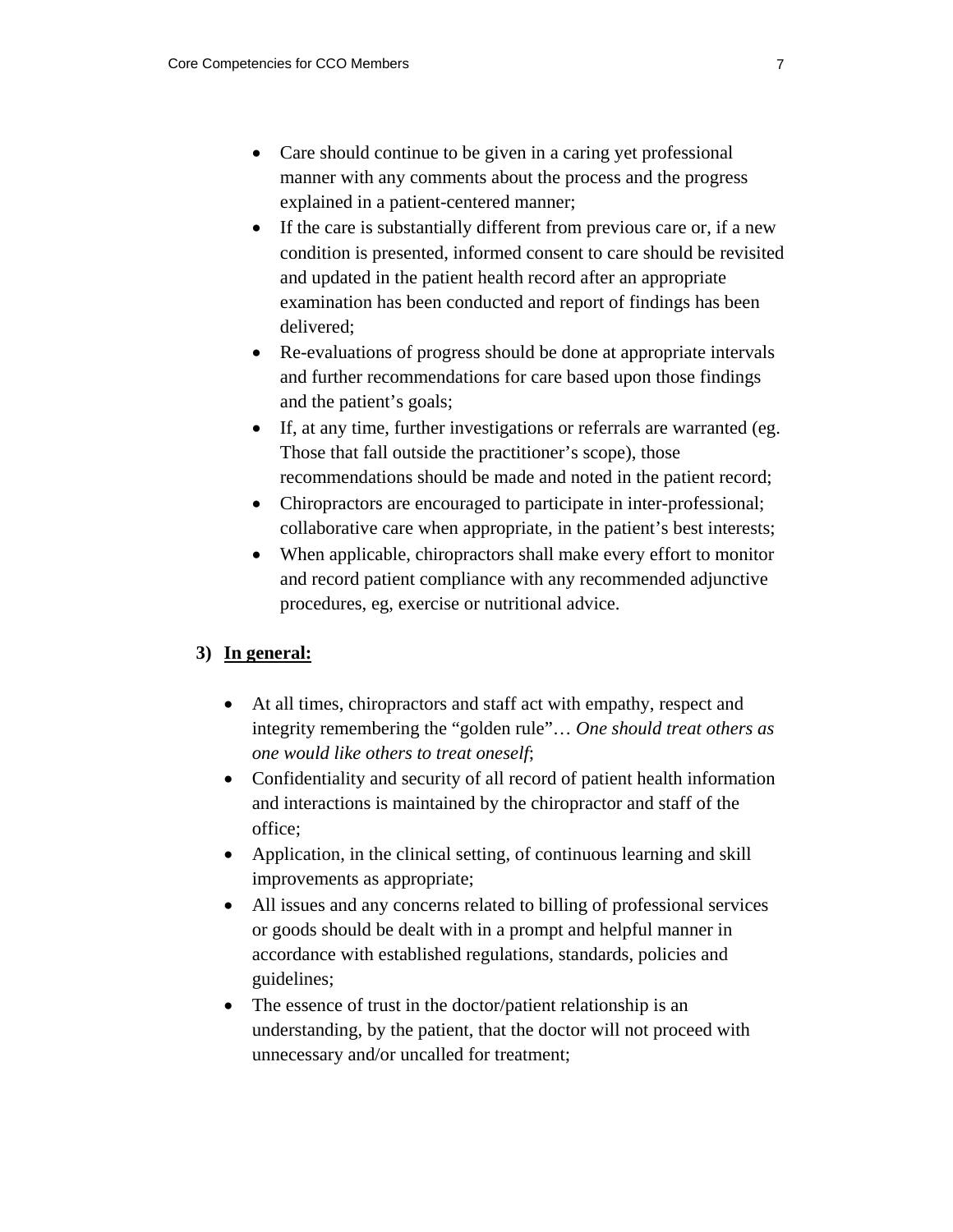- Respect the dignity, values, privacy and beliefs of an individual patient in practical terms by, for example, instructing the patient to only remove the clothing that would interfere with the examination or treatment, and providing the patient with a gown/sheet to cover areas where clothing was removed, explaining when and where the member may touch him/her and why;
- Refrain from using pressure tactics or fear to coerce patients into starting or continuing with chiropractic care;
- Establish and maintain appropriate professional boundaries;
- Understand issues relating to personal benefit and the power imbalance between the member and patient;
- Recognize and disclose real or perceived conflicts of interests and allow the patient to make informed choices without concern for any adverse consequences for his/her care (e.g., in circumstances in which members provide products or services like orthotics, nutritional supplements, etc.);
- Place the patient's health and well being above their personal or financial benefit;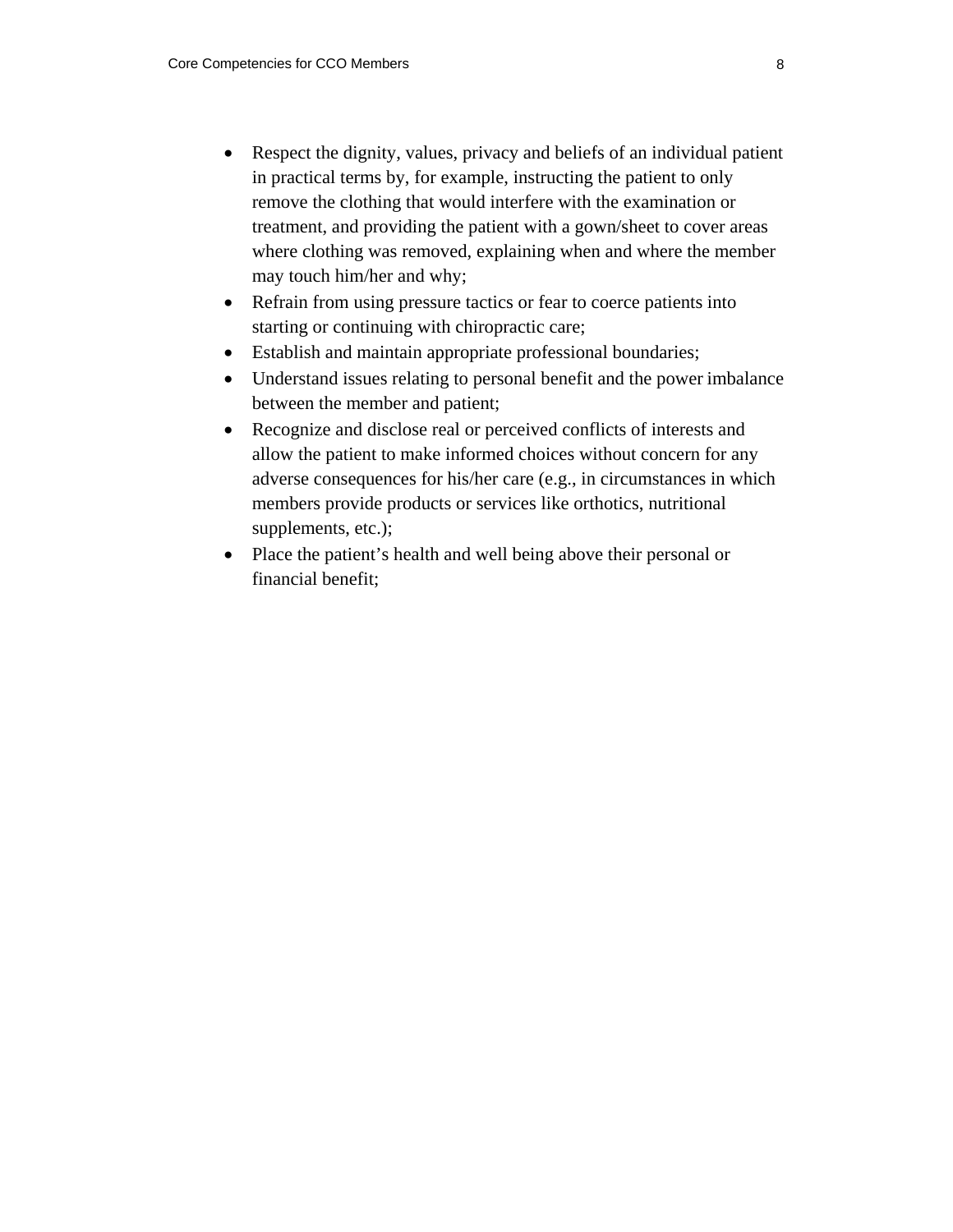## **IV APPENDICES**

## **APPENDIX A: LIST OF ABBREVIATIONS**

| <b>Abbreviation</b> | <b>Full Title</b>                                  |
|---------------------|----------------------------------------------------|
| Chiropractic Act    | Chiropractic Act, 1991, as amended                 |
| CCO                 | College of Chiropractors of Ontario                |
| Council             | Council of the College of Chiropractors of Ontario |
| member              | Member of the College of Chiropractors of Ontario  |
| Project             | Core Competency Project initiated in 2004          |
| QA                  | <b>Quality Assurance</b>                           |
| <i>RHPA</i>         | Regulated Health Professions Act, 1991, as amended |